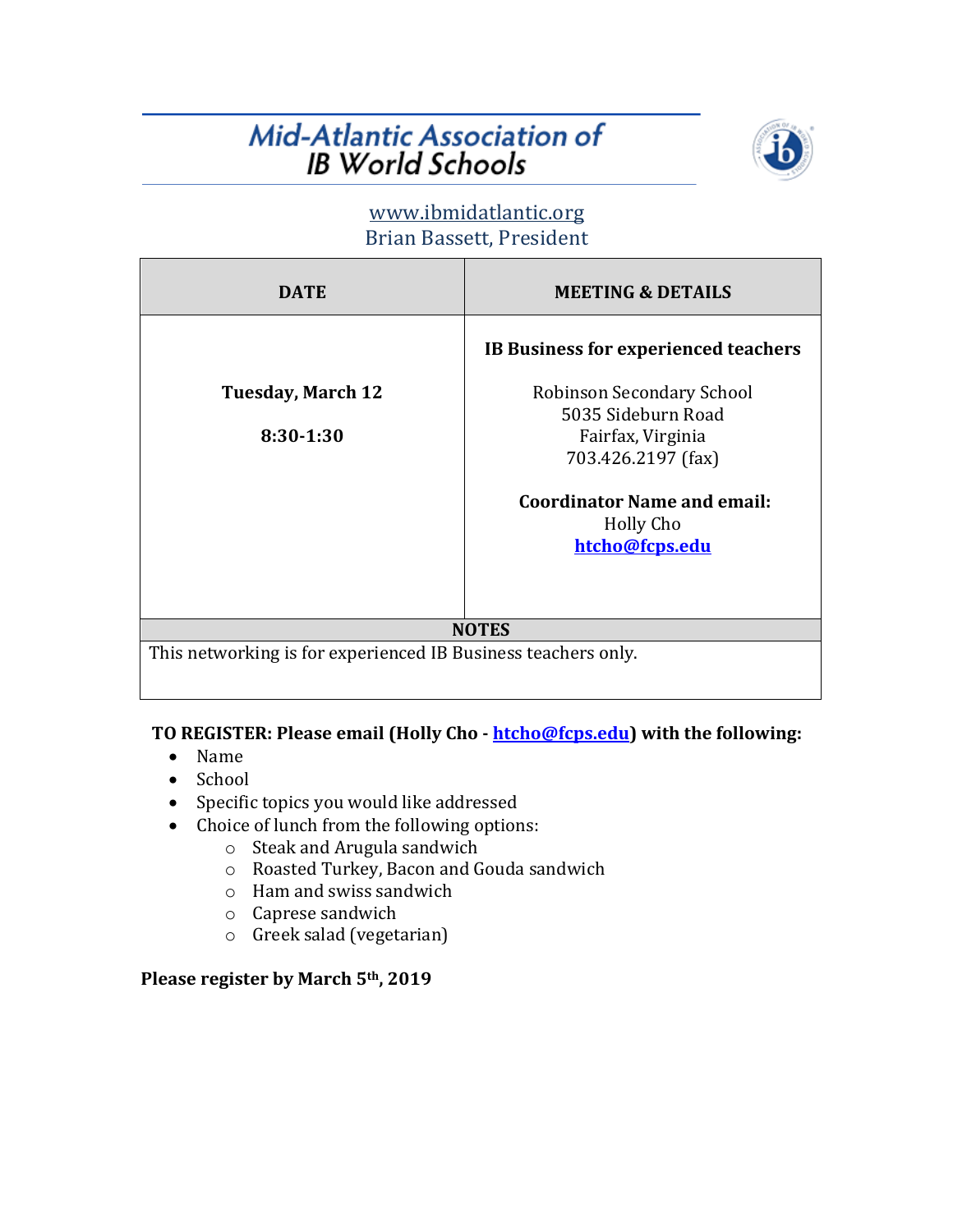#### **Hotel Suggestions**

3535 Chain Bridge Road Fairfax Fair Oaks Fairfax, Virginia 22030 **11191** Waples Mill Road 703- 591-5500 Fairfax, Virginia 22030 3.46 miles from Robinson 703.691.7880

#### **Best Western best Western** *\*\*\** **Spring Hill Suites**

4.57 miles from Robinson

#### **Hampton** Inn

10860 Fairfax Boulevard Fairfax, Virginia 22030 703-385-2600 3.49 miles from Robinson

Directions to Robinson Secondary School

**From North of Fairfax:** Take I-95 South to I-495 West toward Silver Spring. Take VA-620 West/Braddock Road exit, Exit 54A. Go 5.5 miles and turn left onto Sideburn Road at light. Go to top of hill and turn left into Robinson. Parking is on right and in front of main entrance.

**From South of Fairfax**: Take I-95 North to VA-123 North, Exit 160B toward Occoquan/Lake Ridge. Go 13.2 miles and turn right onto Braddock Road/VA-620 E at light. Turn right at second light onto Sideburn Road. Go to top of hill and turn left into Robinson. Parking is on right and in front of main entrance.

**From West of Fairfax**: Take I-66 East toward Washington. Take the VA-7100 South/Fairfax County Parkway exit, Exit 55A. Take the VA-620/Braddock Road Ramp and turn left at the light at the bottom of the exit. Go 3.5 miles and turn right at Sideburn Road at the light. Go to top of hill and turn left into Robinson. Parking is on right and in front of main entrance.